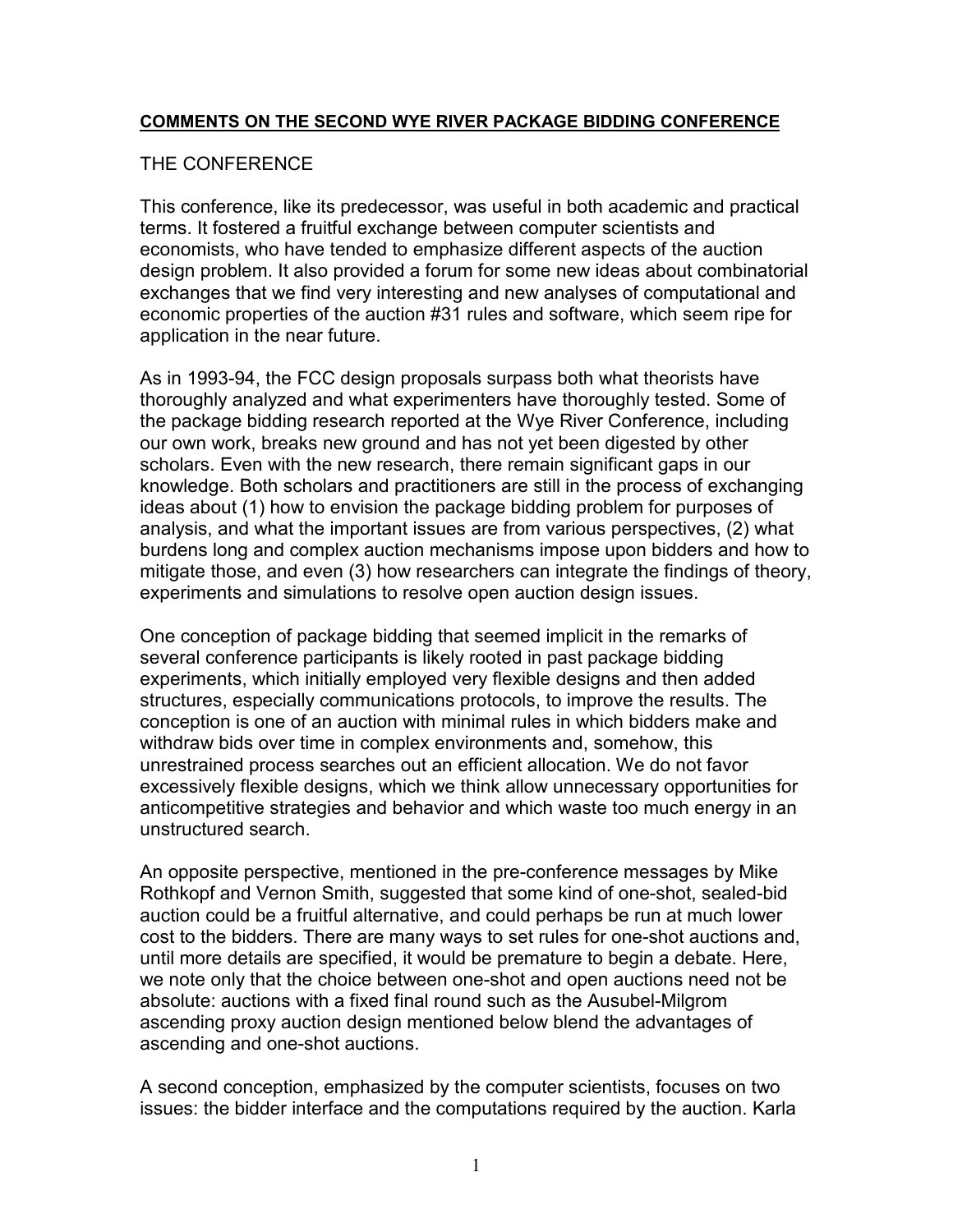Hoffman's presentation at the conference explained the need to streamline computations with admirable clarity. With the existing rules, too much of the computational effort is being devoted to breaking ties and setting minimum bids. We agree that, in principle, streamlining these aspects need not do any economic harm.

As for the bidder interface, the computer scientist's conception differentiates among alternative package designs partly on the basis on the "expressiveness" of the "bidding language," that is, the ability of bidders to make bids that accurately reflect their own package preferences or values. The auction #31 interface necessarily connects bids within each round using the logical disjunction "OR." This means that if a bidder makes, say, two bids in a round, the auctioneer can accept one or the other or BOTH. A problem with these rules is that this OR language fails to be "fully expressive." A bidder who wants to acquire either A or B but NOT both cannot express this preference with a bid made in a single round. The FCC mitigated that problem for auction #31 by adopting Paul's suggestion that bids in different rounds should be treated as mutually exclusive alternatives (called an "XOR" relationship), while allowing a bidder who does not want bids to be mutually exclusive to renew them in the current round.

The actual auction #31 rules thus involves a hybrid of OR and XOR expressions that seems to have confused some commentators. Focusing on the bidding rules within a single round apparently led some to conceive of auction #31 as essentially using the "OR" language. If only OR bids were permitted, withdrawals would be needed to allow a bidder who has bid on A and now wants to bid on B to avoid the exposure problem. In the actual auction #31 rules, however, the mutual exclusivity of bids across rounds eliminates the inter-round exposure problem and with it the need to allow bid withdrawals as protection.

# THEORY AND EXPERIMENT

The conference and particularly Vernon Smith's public letter to conference participants raised the issue of how to evaluate designs. Smith has argued that theory is of little value in these conditions and only experiments can credibly be used for policy recommendations.

These issues are hardly new ones: debates about the relationship between theory and experimental data have long been a part of science. When Lord Alfred North Whitehead was asked about which was more important, theory or facts, he answered famously, "Theory about facts." The post-modern view holds more provocatively that there are no "facts" independent of theory: any reporting schema already presumes something about the relevant concepts, which are necessarily based explicitly or implicitly on some theory.

There is no need, however, for us to couch these matters in abstract arguments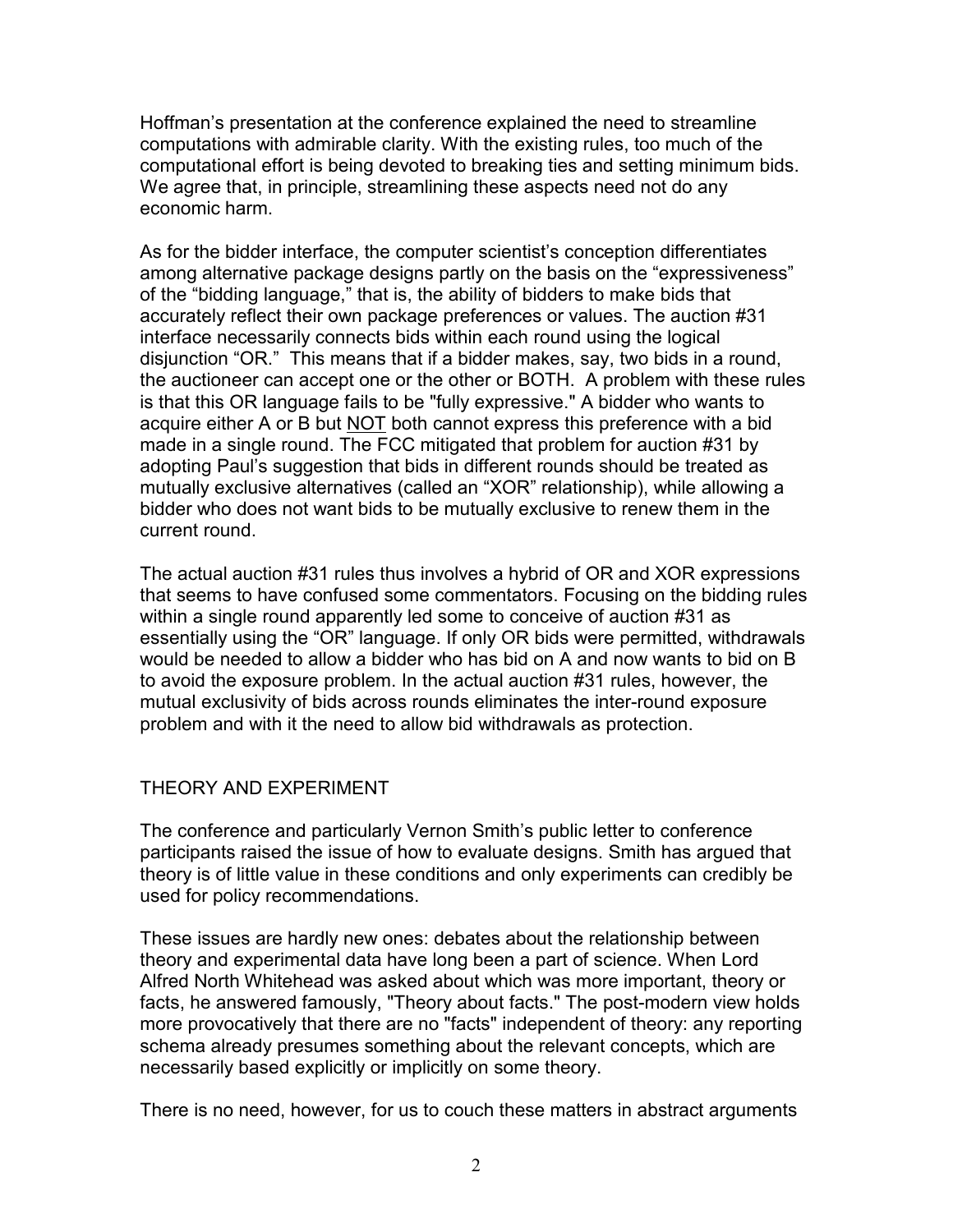about the philosophy of science. For present purposes, it is sufficient to observe that because laboratory experiments can never literally duplicate the conditions of the FCC auctions in all respects, any attempt to extrapolate from laboratory results necessarily relies on some theory. Any recommendations that Smith or others may make uses theory, too. The scientific process must rely on both theory and experiment, and any theory must be stated explicitly enough so that it can compared to all the available evidence and checked for internal consistency.

Given the reported successes of ascending package auctions in the early Cybernomics experiments and the difficulties that subjects encountered in their more recent experiments, the role for theory looms especially large. Are either of the experimental findings generalizable? Which one? What accounts for the very different performances? How accurately do the laboratory conditions reflect the likely conditions of the FCC auctions? Was the short time allowed to bidders in the recent experimental auction important? Are real bidders with more time likely to be less confused by the auction rules? Does it matter that real bidders will invest much more time and analytical effort into bidding than the lab subjects did? Are the laboratory results colored by the particular values used in the experiment?

John Ledyard was the first to work a theory to explain the main facts about ascending package auctions. The two of us have continued the effort. Our findings are stated exactly in the papers we have released, but one can paraphrase what is probably the single most important conclusion of our work for present purposes as follows: "Straightforward" bidding in an ascending package auction with an XOR (or other fully expressive) bidding language leads to outcomes that (1) are efficient and (2) yield competitive total payments to the seller.

This theoretical conclusion is important because it may explain why the ascending package auctions have led to efficient outcomes in some laboratory experiments, as well as to lead to more specific predictions about the final outcome (which should satisfy the set of inequalities that describe the "core" of the associated cooperative game). When the FCC releases the data we requested some months ago, we will test this prediction and other aspects of our explanation in detail using the experimental data. By identifying a mechanism by which the outcomes are achieved, our theory helps us to understand the likely scope of the experimental findings and increases our confidence in extrapolating from the auction experiments, based as they are on a particular set of value environments, to venture predictions about the likely performance of the FCC auctions.

Such a theoretical conclusion is important for several reasons. First, it guides the search for modifications of the rules that might make the auctions perform even better, both in the laboratory and in the actual circumstances of the FCC auctions. Second, by making the mechanism explicit, it sharpens our questions about whether the auction will perform well outside the laboratory, allowing us to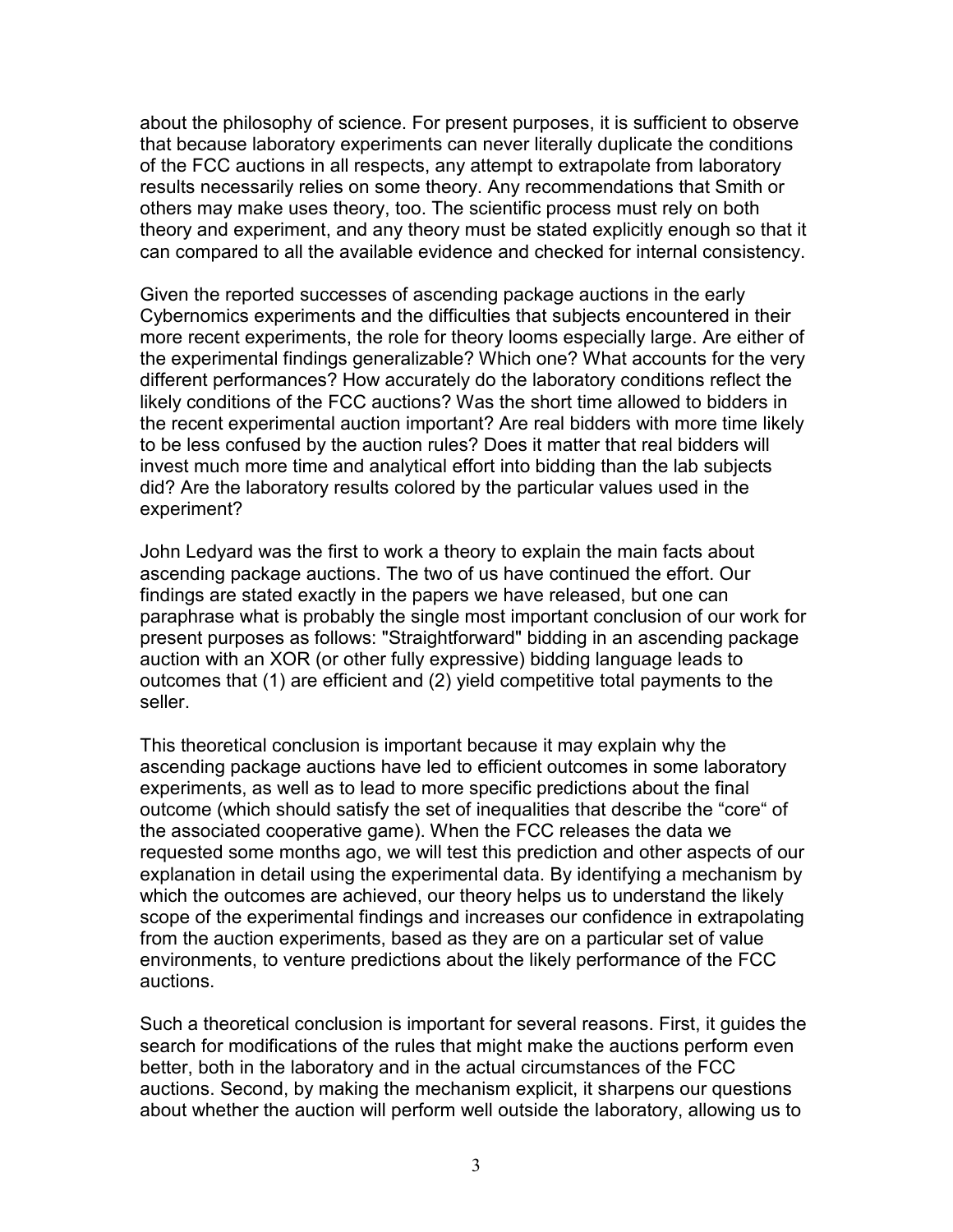focus on the features that are responsible for the good performance of package auctions in some experiments.

## IMPROVING THE FCC DESIGN

Paul's email messages to the FCC after the May 2000 Wye River auction conference were based on a version of our theory. His messages pointed out that the rules used in earlier laboratory experiments might lead to long delays in the real auction, amplifying concerns about the length of the auctions in the experiments. He argued that if the auction process converges reliably to an efficient outcome for the active bidders, as the experiments seemed to suggest, then it is necessarily in each individual bidder's interest to be as inactive as possible until late in the auction. Such behavior could slow the auction very substantially, leading to long delays. He recommended that the FCC incorporate carefully designed minimum bid and activity rules to mitigate that risk. Evidently, the FCC staff agreed with the main thrust of this analysis, as reflected in the minimum bid and activity rules for auction #31.

The Ausubel-Milgrom theory was designed to account for the relatively successful early auction experiments, but not all the package auction experiments have been so successful. Subjects in the recent FCC-sponsored experiments apparently failed to master the auction rules during the training period. This failure likely reflects some mismatch between the complexity of the rules and the brevity of the training period. While it is far from obvious that the bidders in the actual FCC auction will be as confused and poorly prepared as the laboratory subjects, the complexity of the current FCC design is still an important issue.

Our aim now is to help the FCC to use the theoretical and experimental evidence to make the auction process simpler, faster, more robust, and more resistant to collusion. These goals must be accomplished while still ensuring that the government receives a competitive price for its assets and without biasing the results in favor of particular technologies. (As the Ausubel-Milgrom analysis shows, these last two conditions are not satisfied by the Vickrey auction.)

Based on these objectives and the preceding analysis, we advocate rules and interfaces below that (1) make it easier for a bidder to bid "straightforwardly" for what it most prefers, subject to any financing constraints that it faces and (2) make it harder for bidders to engage in collusion by retaliating against bidders that bid too aggressively or deviate from some expected or promised standard.

## USER INTERFACES, BIDDING LANGUAGES, AND VOLUNTARY BID WITHDRAWALS

With these considerations in mind, we turn attention to the bidding language.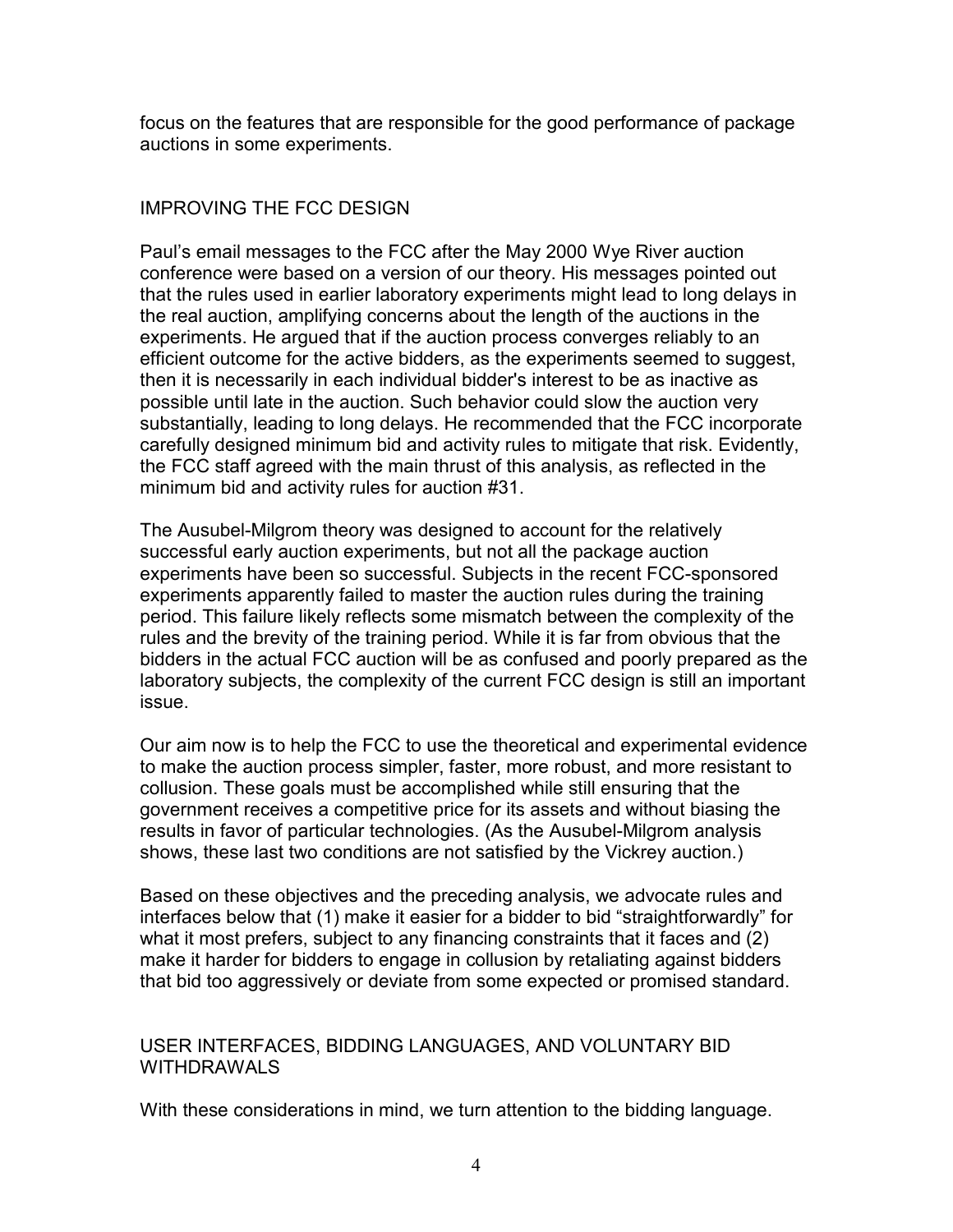There appeared to be a wide consensus at the recent Wye River conference on a primary weakness of the Auction #31 rules: the limited expressiveness of the within-round bidding interface. Much was said at the conference about the use of an XOR or of an OR-of-XOR structure, either of which would be fully expressive. A fully expressive language would make it feasible for bidders to bid straightforwardly. That would be a step in the right direction, but still not sufficient.

The OR-of-XOR structure is said to have two advantages over the XOR structure. First, to the extent that bidders wish to place bids with a corresponding additive structure, it enables bidders to do so easily and compactly. However, straightforward bids in an ascending package auction do not generally have such an additive structure. The goal should be to create a simple interface that makes straightforward bidding easy. This requirement is orthogonal to the OR-of-XOR structural issues.

The second advantage of OR-of-XOR is that reporting bids in this form simplifies the winner determination problem. This is useful, but secondary. Still, it is encouraging that computer scientist Kevin Leyton-Brown reported that it would be possible to keep these computational advantages of an OR-of-XOR interface even with the changes required to make straightforward bidding easy. [We note that he has since amplified his remarks; we make no effort here to incorporate his most recent comments.]

Since a straightforward bidder bids earliest for what is most profitable, it always prefers to have an earlier bid accepted. Consequently, provided the bidding language is fully expressive (and assuming a "private values environment"), straightforward bidders never wish to withdraw a bid. Bid withdrawals can impede the progress of an auction and have at times been utilized by bidders for seemingly anticompetitive purposes. At the same time, the withdrawal facility complicates the software and interface. Thus, provided that the bidding language is sufficiently or fully expressive, voluntary bid withdrawals should be eliminated. Moreover, to facilitate straightforward bidding, a good bidder interface should make it easy for a bidder to increase the bids on all its "active" packages by an equal amount at any round and, perhaps to impose some overall financing limit.

*Generally, we advocate three changes in the bidder interface for auction #31 that make it easier to bid straightforwardly and harder to collude or delay the auction. These changes, in order of importance, are to eliminate voluntary bid withdrawals, adopt a fully expressive bidding language, and facilitate equal bid increases on all active packages.*

## SPEEDING AND STREAMLINING THE PACKAGE AUCTIONS

There are various ways to speed up a package auction without constraining the behavior of straightforward bidders. The FCC already has activity and minimum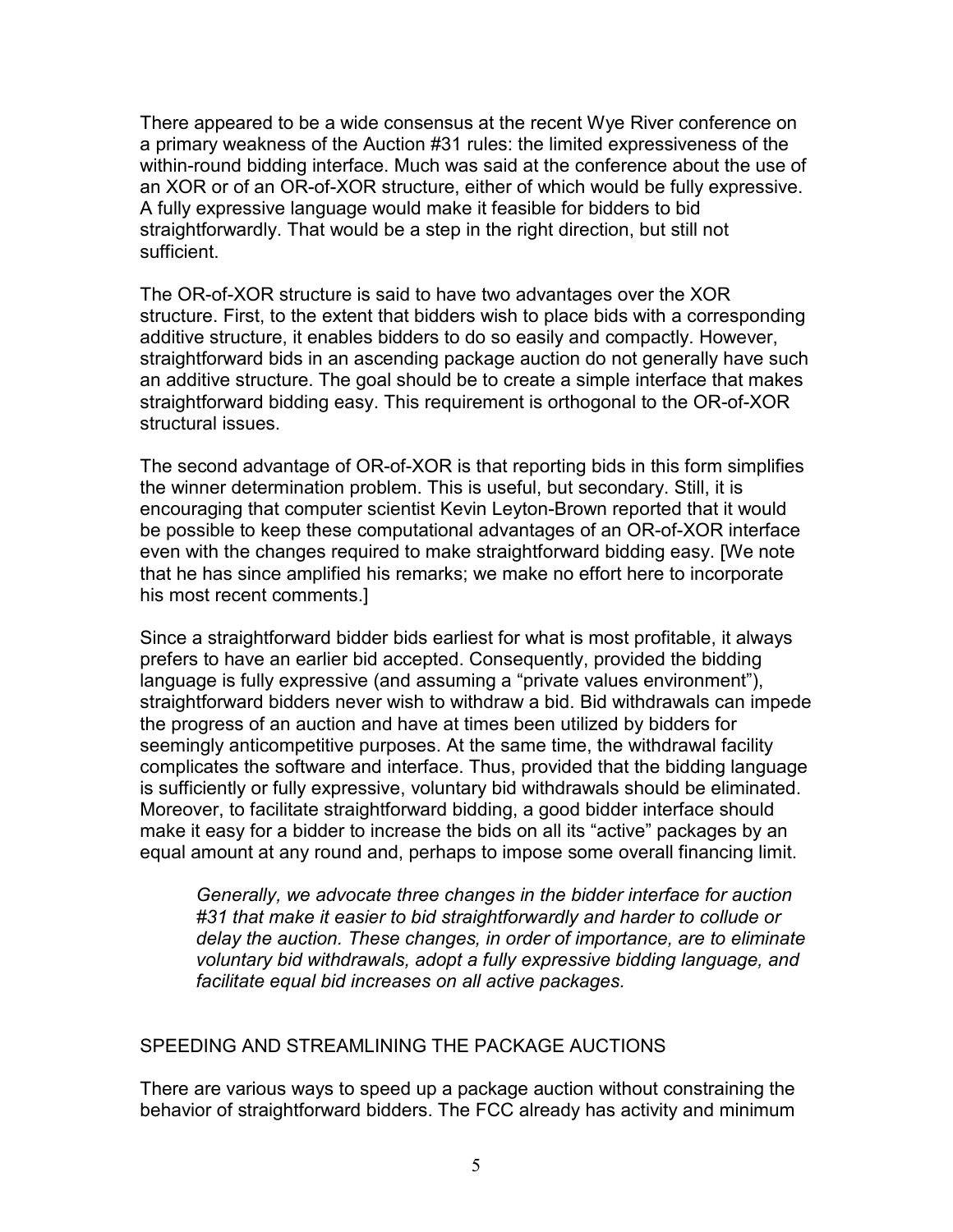bid rules that accelerate the auction. However, these rules for auction #31 were hastily created last year based on the partial analyses available at that time. More is known now. The existing rules can sometimes impede straightforward bidders, blocking desirable bids especially on new packages introduced later in the auction.

The mandatory proxy bidder idea that we have suggested is an effective way to speed the auction and eliminate retaliatory strategies without impeding straightforward bidding. In each of its versions, it automates bidding at most rounds, eliminating the bid entry delays. Our mathematical analysis reveals that proxy bidding makes it possible--perhaps even easy--to reuse optimization information from round to round, reducing computational delays. In the one round version, this auction has the simplicity and speed of a sealed-bid auction, while avoiding the problems of the Vickrey auction design. In a multiple-round version, each bidder is given a fixed number of opportunities--say, three--to revise its proxy values and perhaps its financing limit. The revisions can enhance coordination among bidders who evaluate a limited number of packages. The fixed number eliminates opportunities for retaliation late in the auction, when they count most. This design blends the information-processing advantages of ascending auctions with the speed and simplicity of sealed-tenders.

We have also developed an alternative to activity rules for accelerating the auction: bid quality indexes and bid improvement rules. In a design like the FCC's auction #31 design, we would propose to use these to supplement or replace the minimum bids and activity rules by a requirement, consistent with straightforward bidding, that each non-provisional-winner must "improve" its bid list sufficiently in order to remain active in the auction (here "active" is an all-ornothing condition, not an eligibility condition measured in MHz-pops).

There are several potentially workable ways to measure bid quality for a bid improvement rule. One measures the quality of a bidder's various packages by the excess (or shortfall) from the shadow prices of an approximating linear program. (Milgrom had advocated one such set of shadow prices last year, but any of the ones proposed at Wye River would also do. The main point is to create some reasonable bid quality index.) That bid, plus an increment, defines a minimum "quality" for the bidder. A bidder is active if it makes at least one bid of the minimum quality or better at a round, or if it is provisional winner from the previous round.

Given such a rule, a bidder can make any bids it likes, provided one meets the quality standard, and provided it satisfies whatever overall limits are imposed on packages. In particular, this rule never prevents an active bidder from introducing a new package that it finds promising. Since any quickly computable bid quality index is just an approximation, this flexibility to introduce new packages can be valuable for improving efficiency.

A more modest alternative is to apply the bid improvement rule to fix minimum